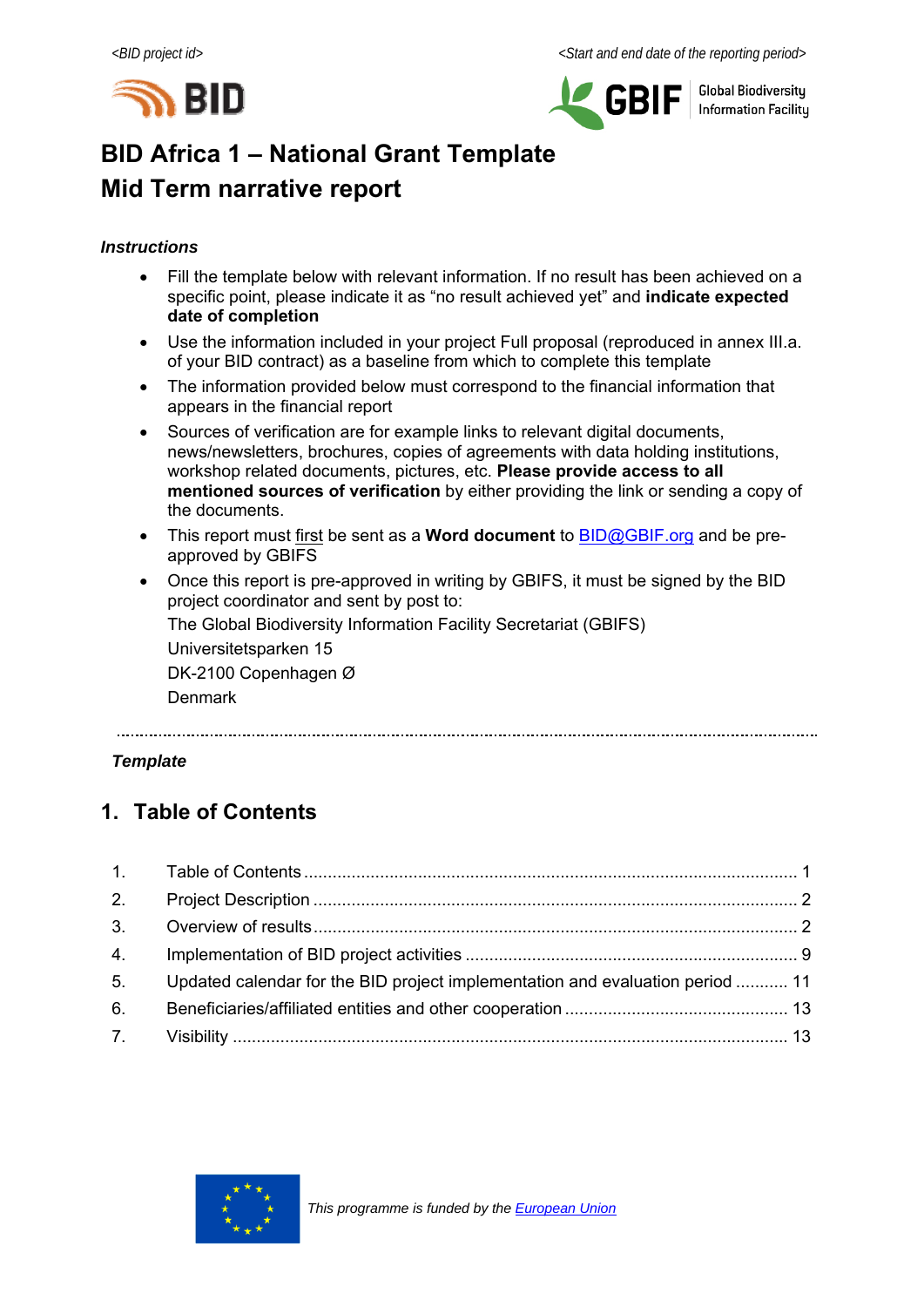



# **2. Project Information**

- **2.1.Project Coordinator: Institution/network/agency name:**  Ghana Biodiversity Information Facility (GhaBIF) C/o Department of Plant and Environmental Biology University of Ghana, Legon Accra, Ghana Tel.: +233244128800 Email: aasase@ug.edu.gh
- **2.2.Main contact person and role:**  Alex Asase

- **2.3.BID proposal identifier:**  BID\_AF2015-00032-NAC
- **2.4.Project title:**

Capacity enhancement for Ghana Node the Global Biodiversity Information Facility (GBIF)

**2.5.Start date and end date of the reporting period:** 

1<sup>st</sup> November 2017 and 31<sup>st</sup> August 2018

**2.6.Country in which the activities take place:**  Ghana

# **3. Overview of results**

**3.1.Executive summary** 

*Give a short summary of the activities implemented and the outcomes of the project for the reporting period (500 words maximum)* 

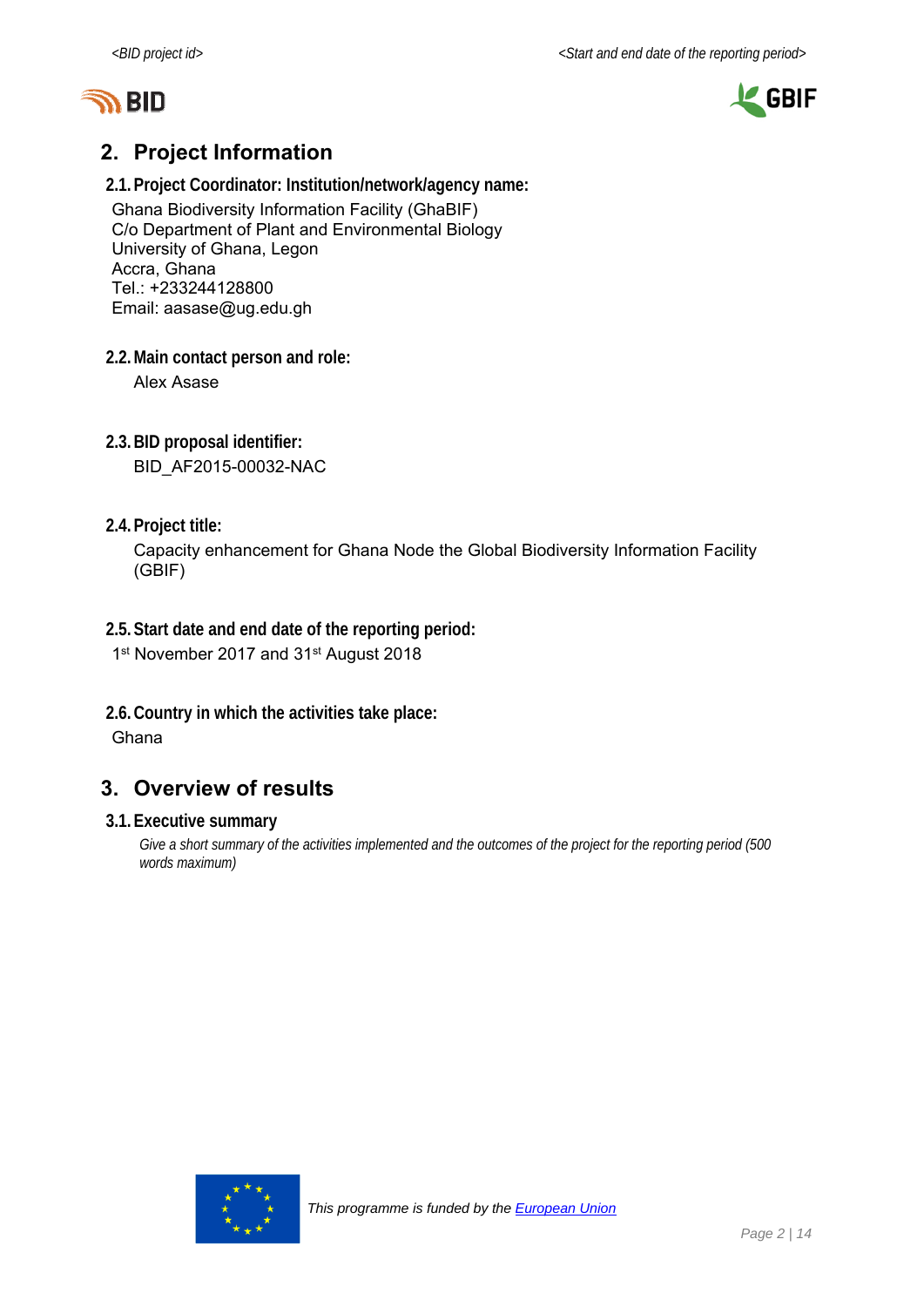*<BID project id> <Start and end date of the reporting period>* 





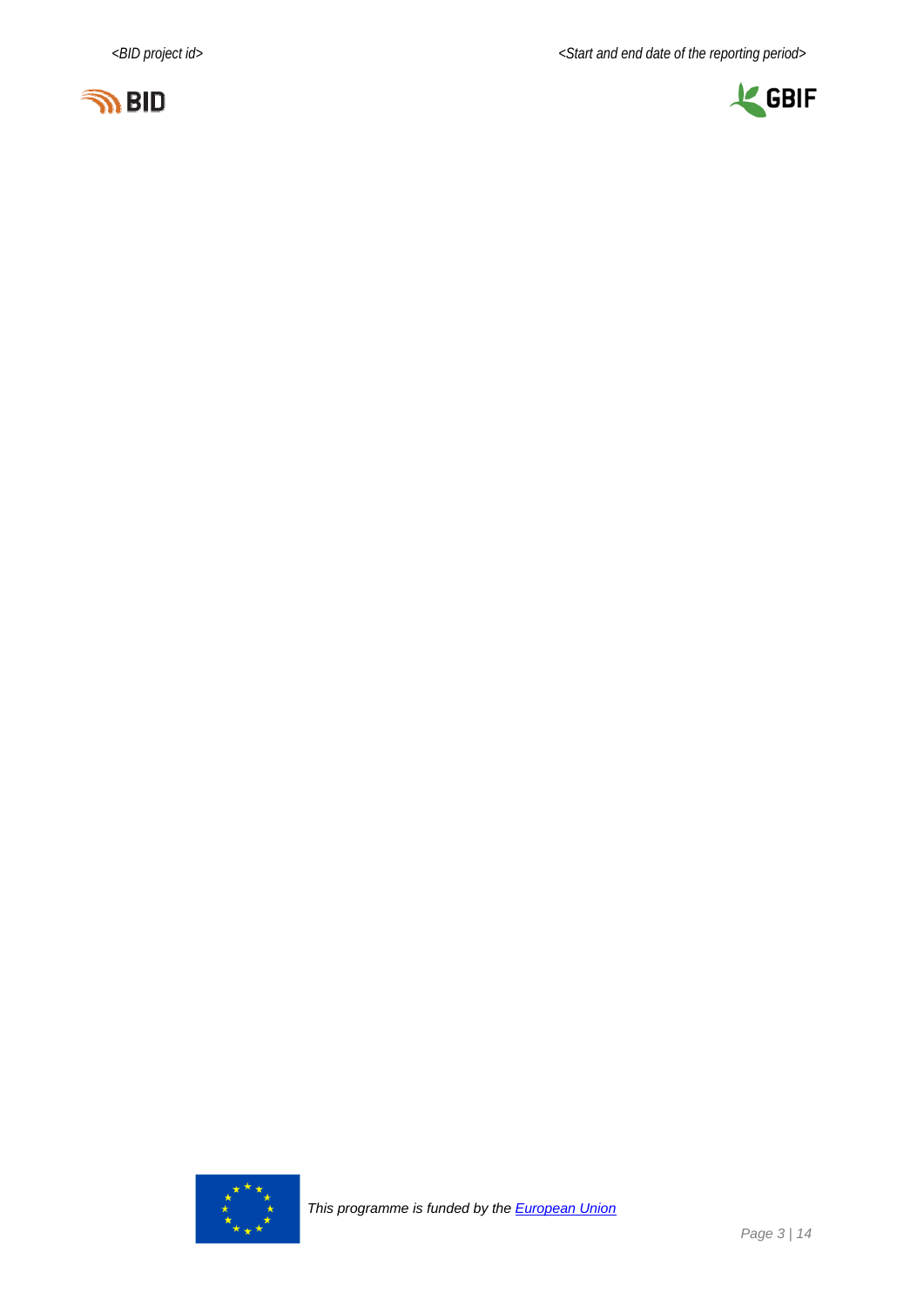



### **3.2.Progress against expected milestones:**

| <b>Expected milestones/activities</b>                                                                                                                               | Completed?<br>Yes/No | <b>Explanatory notes</b>                                                                                                                        | Sources of<br>verification |
|---------------------------------------------------------------------------------------------------------------------------------------------------------------------|----------------------|-------------------------------------------------------------------------------------------------------------------------------------------------|----------------------------|
| Completed capacity self-assessment<br>questionnaire for national biodiversity<br>information facilities<br>(www.gbif.org/resource/82277).                           | Yes                  | Survey completed online                                                                                                                         |                            |
| At least three national data publishing<br>institutions are registered with GBIF org<br>For registered data publishers see:<br>http://www.qbif.org/publisher/search | N <sub>0</sub>       | The Ghana Herbarium is<br>registered with GBIF as adata<br>publishing institution. We are<br>yet to register at least two<br>other insitutions. |                            |
| At least one person from the project team<br>has completed the certification process<br>following the first BID Capacity Enhancement<br>workshop                    | Yes                  | One person from the project<br>(Mrs Gladys Schwinger)<br>attended the BID Capacity<br>Enhacement worshop. The<br>was awarded a gold badge.      |                            |
| Knowledge dissemination activities have<br>been scheduled following the first BID<br>Capacity Enhancement workshop                                                  | Yes                  | We will do this as part of the<br>training on data mobilization<br>before the end of 2017.                                                      |                            |
| At least one dataset has been published to<br>GBIF.org                                                                                                              | <b>No</b>            | We are just about beginging<br>with data mobilization<br>activities.                                                                            |                            |
| The data users identified in the full proposal<br>have documented their intended use of the<br>mobilized data and provided early feedback                           | <b>No</b>            | We are yet to obtain<br>documentation from data users<br>but have had initial discussion<br>with them.                                          |                            |

#### **3.3.Project deliverables and activities**

*Refer to the table in section 2.2 "Deliverables, activities and reporting criteria" of your BID full proposal. Provide updates on the status of each of planned deliverables. In the event of unexpected delay, please provide detailed explanatory notes and indicate planned completion date. Add as many rows as needed.* 

| Deliverable                                           | <b>Related activity</b>                               | Completed?<br>Yes/No | <b>Explanatory notes</b>                                                                 | Sources of<br>verification |
|-------------------------------------------------------|-------------------------------------------------------|----------------------|------------------------------------------------------------------------------------------|----------------------------|
| Strategic plan for<br>Ghana Node of GBIF<br>avaiable  | <b>Stakeholders</b><br>engaemen /<br>project meetings | No                   | Initial meetings have<br>been orgainzed. This<br>activity is projected in<br>early 2018. | None                       |
| Inventory of<br>biodiversity data<br>holders in Ghana | Questionniare<br>administration, and<br>data analysis | Yes                  | The survey has been<br>completed and the data<br>analysis begun neraly<br>cmpletetion.   | Survey<br>questionnaire    |

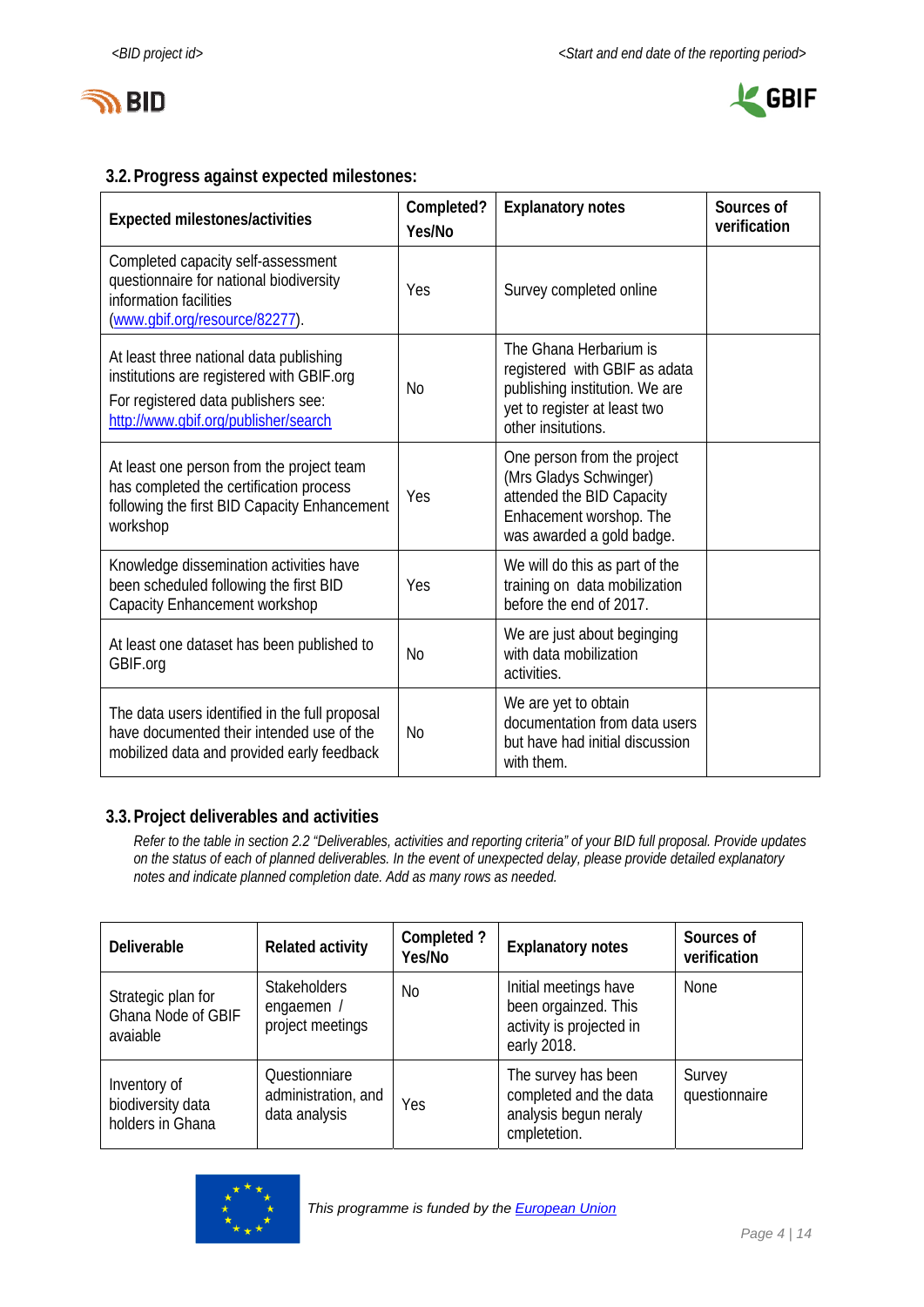



| Library of data<br>records on Ghana's<br>biodiversity             | Data digitization,<br>geo-referencing<br>data cleaning, and<br>publication | No             | We have not started with<br>data mobilization<br>because of the delay in<br>training in data<br>mobilization,<br>management and use.<br>We plan to begin this<br>activity after tranining and<br>will be able to meet out<br>targert because we will<br>hire very dedicated data<br>capturist for the work.<br>The sample-based<br>dataset have been<br>digitized already and<br>about to be cleaned and<br>check for geo-reference. | <b>No</b>                                 |
|-------------------------------------------------------------------|----------------------------------------------------------------------------|----------------|--------------------------------------------------------------------------------------------------------------------------------------------------------------------------------------------------------------------------------------------------------------------------------------------------------------------------------------------------------------------------------------------------------------------------------------|-------------------------------------------|
| Training in data<br>mobilization,<br>management and use           | Training workshop                                                          | N <sub>0</sub> | The workshop was<br>delayed because we<br>could not complete other<br>project acivities and<br>funds could be be<br>relased for the activity.<br>We have planned for it to<br>take place in November,<br>2017. It will take place<br>together with my JRS<br>funded project and Prof.<br>A. T. Peterson, University<br>of Kansas will be part of<br>the training.                                                                    | None                                      |
| Biodiversity data use<br>and requirements<br>understood for Ghana | <b>Stakeholders</b><br>meeting/workshop<br>on data needs                   | Yes            | A stakeholders meeting<br>has been organised and<br>the report compiled.                                                                                                                                                                                                                                                                                                                                                             | Partially<br>completed<br>workshop report |
| Use cases<br>documented                                           | Literature review /<br>internet seraches /<br>data analysis                | <b>No</b>      | This is an on-going<br>activities and will be<br>completed close to the<br>end of the project for<br>purposed of a<br>compherensive report.                                                                                                                                                                                                                                                                                          | None                                      |
| Dissemination of<br>findings                                      | Hosting of a<br>workshop                                                   | <b>No</b>      | This activity depends on<br>other planned activities<br>and will achieved in the<br>2 <sup>nd</sup> -3 <sup>rd</sup> week of August,<br>2018                                                                                                                                                                                                                                                                                         | None                                      |

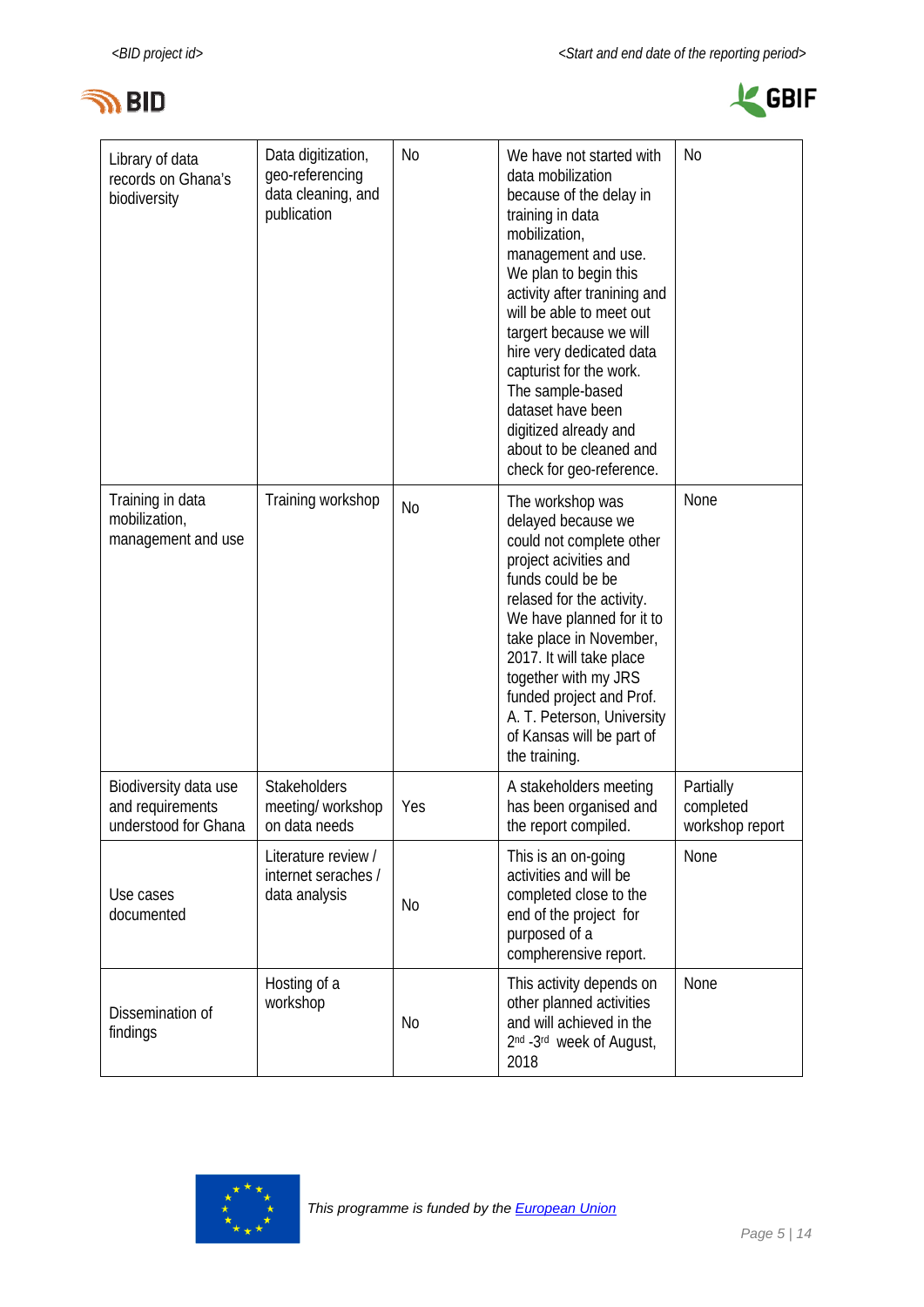



### **3.4.Datasets published on GBIF.org**

*If the dataset is not yet published, please indicate the name of the institution that is expected to host the data when published in the column "DOI or URL/Planned hosting institution". Add as many rows as needed.* 

| <b>Dataset title</b>                | Publishing<br>institution                                                                | <b>DOI or URL/Planned</b><br>hosting institution | Date/expected<br>date of<br>publication | Explanatory<br>notes                                                     |
|-------------------------------------|------------------------------------------------------------------------------------------|--------------------------------------------------|-----------------------------------------|--------------------------------------------------------------------------|
| DPEB sample dataset                 | Ghana<br>Herbarium,<br>Department of<br>Plant and<br><b>Fnvironmental</b><br>Biology, UG | <b>GhaBIF/ GBIF</b>                              | Dec., 2017                              | Data mobilization<br>and publication<br>activities yet to<br>start       |
| <b>DABSC Collection</b><br>dataset  | Department of<br>Animal Biology<br>and<br>Conservation<br>science, UG                    | GhaBIF/ GBIF                                     | Dec., 2017                              | Data<br>mobilization<br>and<br>publication<br>activities yet to<br>start |
| <b>FORIG collections</b><br>dataset | <b>Forest Research</b><br>Institute of<br>Ghana (FORIG),<br>Kumasi                       | GhaBIF/ GBIF                                     | March, 2018                             | Data<br>mobilization<br>and<br>publication<br>activities yet to<br>start |
| Aquatic dataset                     | Department of<br>Fisheries and<br>marine<br>Sciences, UG                                 | GhaBIF/ GBIF                                     | June, 2018                              | Data<br>mobilization<br>and<br>publication<br>activities yet to<br>start |

#### **3.5.Examples of use of biodiversity data available through GBIF**

*Use the table to document use or planned use of data available through GBIF as part of your project. You may want to refer to the section 2.5 "Plan to support the integration of biodiversity information into policy and decision-making processes" of your BID full proposal. Please provide the DOI for datasets published on GBIF or data downloaded from GBIF in the "Dataset" column. Briefly describe how the data have been used or are planned to be used in the "Data use" column (ca. 50 words). Provide the date or approximate time frame in months for the use or planned use in the "Date/time frame" column. Please provide links to any documents or webpages documenting the use in the "Sources of verification" column. Add as many rows as needed.* 

| <b>Dataset</b>                         | Data user                                                          | Data use                                                                                                            | Date/time<br>frame          | Sources of<br>verification | <b>Notes</b>                                                  |
|----------------------------------------|--------------------------------------------------------------------|---------------------------------------------------------------------------------------------------------------------|-----------------------------|----------------------------|---------------------------------------------------------------|
| <b>DABCS</b><br>collections<br>dataset | DABCS, UG;<br>Ministry of<br>Environment,<br>Science<br>Technology | To meet Ghana's<br>commitments to Convention<br>on Biological Diversity (Aichi<br><b>Targets and Clearing House</b> | June,<br>2017- Dec.<br>2018 | N/A                        | <b>These</b><br>activities are<br>planned use<br>of data only |

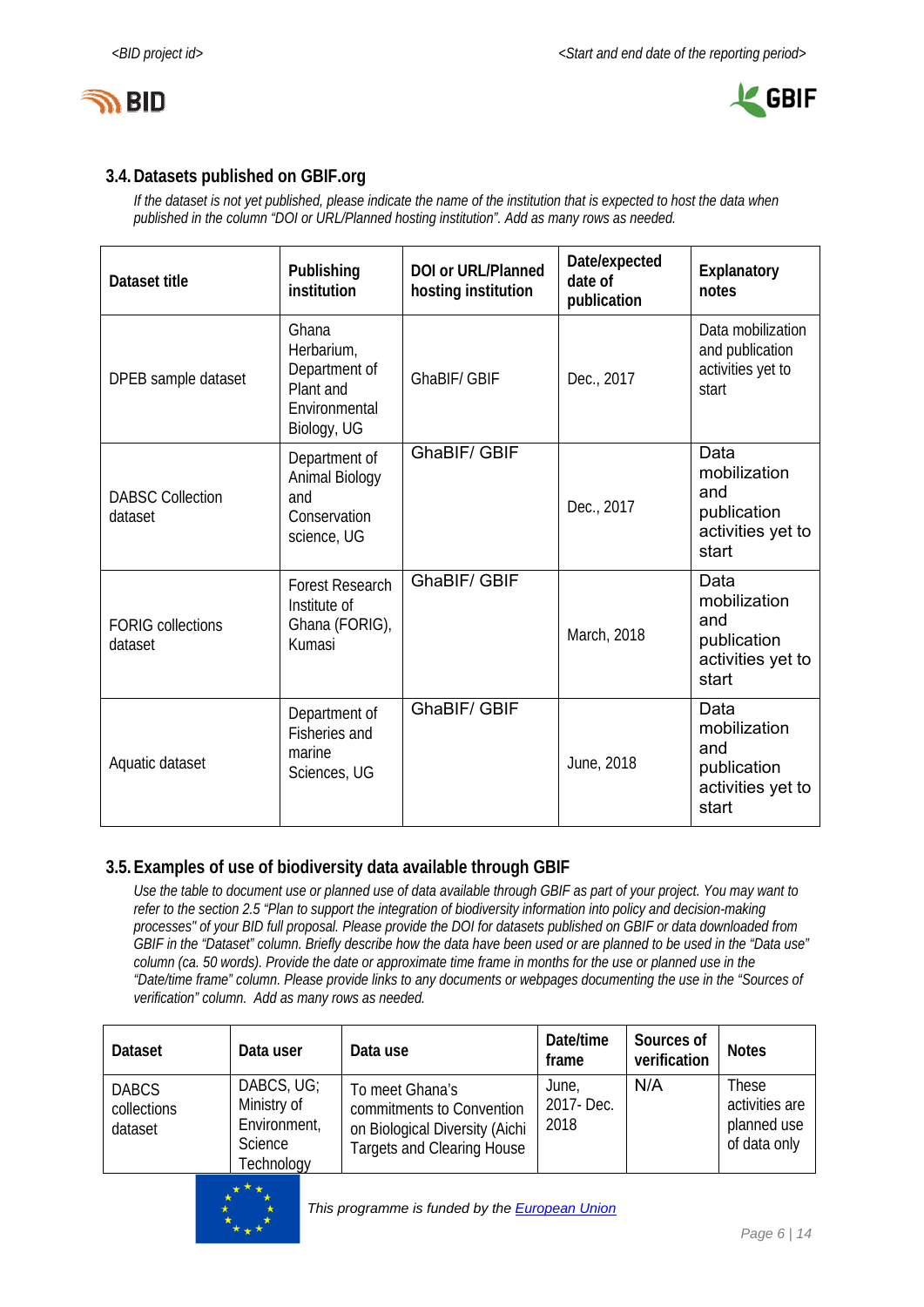



|                                        | and Innovation<br>(MESTI):<br>UNEP-WCMC:<br>University of<br>Kansas                                                                                | Mechanism); For analyses<br>providing insights into use of<br>animal data in policy; and for<br>analyses providing insights<br>into use of biodiversity data<br>in making policy decisions<br>and conservation plans.                                                                                                                                                 |                            |     |                                                               |
|----------------------------------------|----------------------------------------------------------------------------------------------------------------------------------------------------|-----------------------------------------------------------------------------------------------------------------------------------------------------------------------------------------------------------------------------------------------------------------------------------------------------------------------------------------------------------------------|----------------------------|-----|---------------------------------------------------------------|
| <b>FORIG</b><br>collections<br>dataset | Ministry of<br>Environment,<br>Science<br>Technology<br>and Innovation<br>(MESTI)<br>UNEP-WCMC:<br>University of<br>Kansas<br>FORIG:               | To meet Ghana's<br>commitments to Convention<br>on Biological Diversity (Aichi<br><b>Targets and Clearing House</b><br>Mechanism); For analyses<br>providing insights into use of<br>animal and policy; and For<br>analyses providing insights<br>into use of biodiversity data<br>in making policy decisions<br>and conservation plans.                              | June,<br>2017-Dec.<br>2018 | N/A | These<br>activities are<br>planned use<br>of data only        |
| Aquatic dataset                        | Ministry of<br>Environment,<br>Science<br>Technology<br>and Innovation<br>(MESTI);<br>DABCS, UG;<br>UNEP-WCMC;<br>University of<br>Kansas          | To meet Ghana's<br>commitments to Convention<br>on Biological Diversity (Aichi<br><b>Targets and Clearing House</b><br>Mechanism); For analyses<br>providing insights into use of<br>aquatic data for<br>conservation and policy; and<br>For analyses providing<br>insights into use of<br>biodiversity data in making<br>policy decisions and<br>conservation plans. | June,<br>2017-Dec.<br>2018 | N/A | These<br>activities are<br>planned use<br>of data only        |
| <b>DPEB Sample</b><br>dataset          | Ministry of<br>Environment,<br>Science<br>Technology<br>and Innovation<br>(MESTI);<br>Ghana<br>Herbarium;<br>UNEP-WCMC;<br>University of<br>Kansas | To meet Ghana's<br>commitments to Convention<br>on Biological Diversity (Aichi<br>Targets and Clearing House<br>Mechanism); For analyses<br>providing insights into use of<br>plants data for conservation<br>and policy; and for analyses<br>providing insights into use of<br>biodiversity data in making<br>policy decisions and<br>conservation plans.            | June,<br>2017-Dec.<br>2018 | N/A | <b>These</b><br>activities are<br>planned use<br>of data only |

### **3.6.Events organized as part of the project**

*List all the events that have been organized as part of your project. Please provide links to any documents or webpages documenting the use in the "Sources of verification" column. Add as many rows as needed.* 

| <sup>u</sup> title<br>Full | Organizing<br>. . | Dates | Number of | Sources of |
|----------------------------|-------------------|-------|-----------|------------|
|                            |                   |       |           |            |

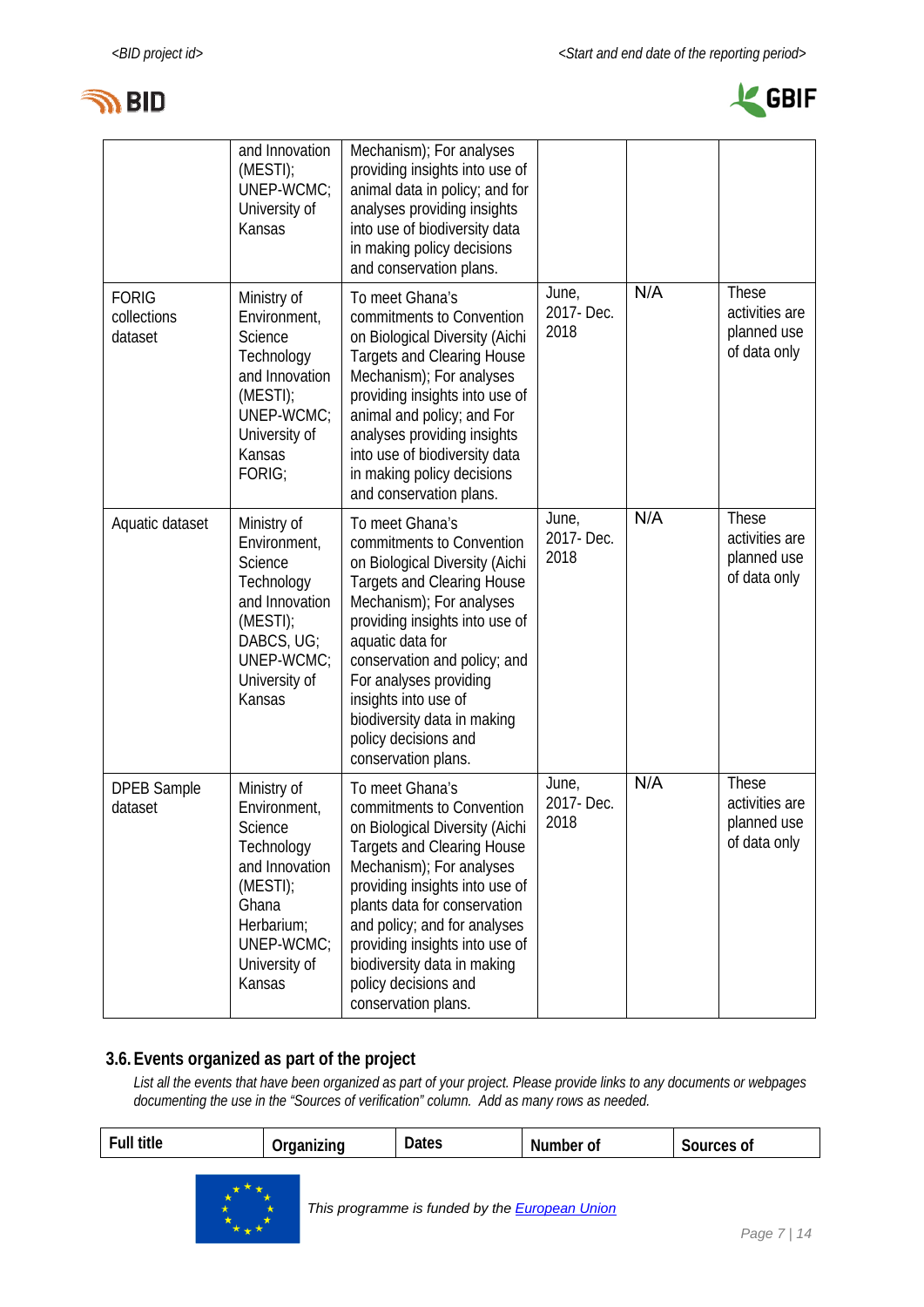



|                                               | institution |                 | participants | verification    |
|-----------------------------------------------|-------------|-----------------|--------------|-----------------|
| Workshop biodiversity<br>data needs fro Ghana | GhaBIF      | 21st April 2017 | 31           | Workshop report |
|                                               |             |                 |              |                 |
|                                               |             |                 |              |                 |
|                                               |             |                 |              |                 |
|                                               |             |                 |              |                 |

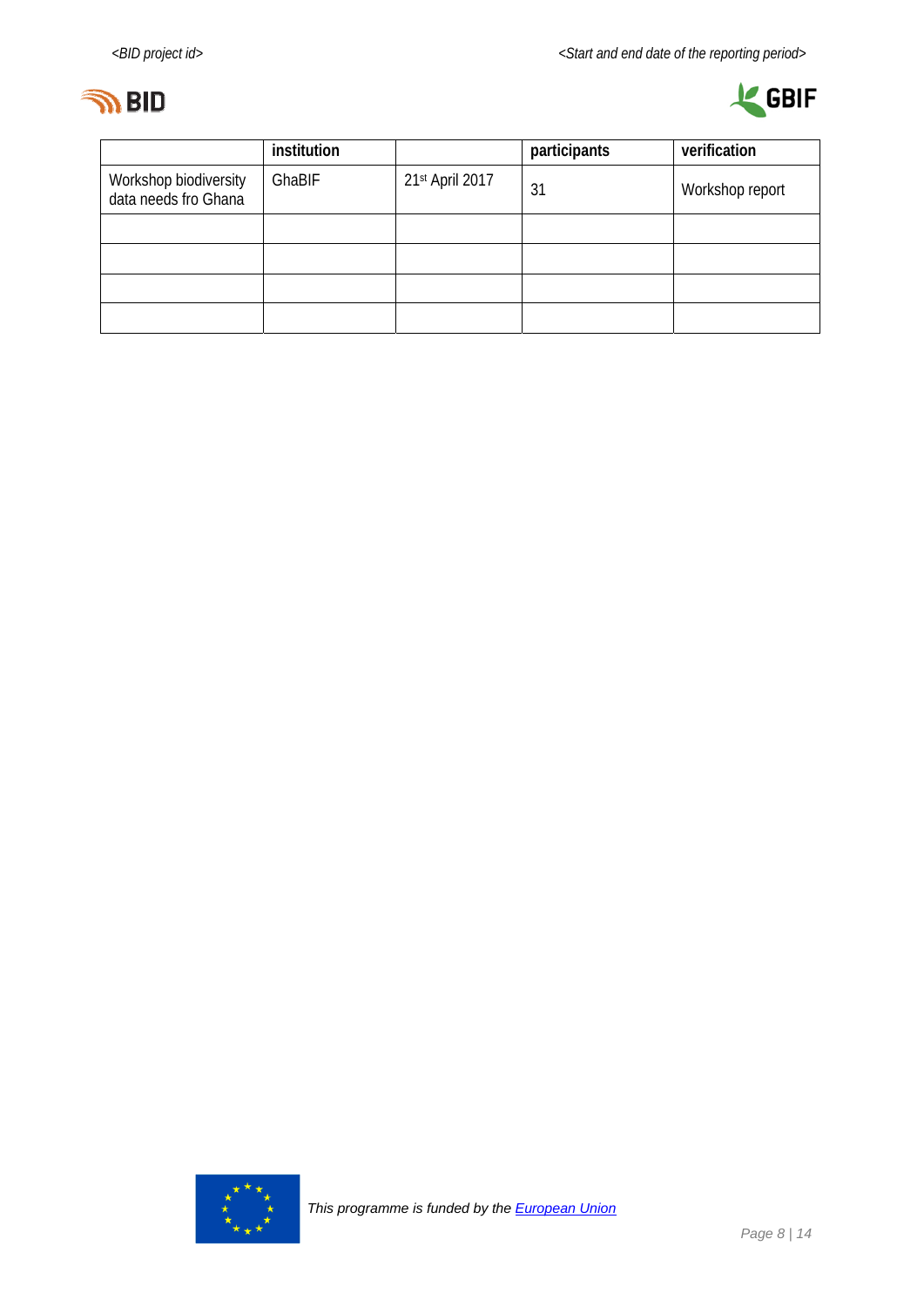



# **4. Implementation of BID project activities**

*Refer to section 2.2 "Deliverables, activities and reporting criteria" in your BID full proposal. Provide updates on each of the activities using the reporting criteria and other sources of verification as appropriate. If no result has been achieved on a specific activity, please indicate it as "no result achieved yet" and indicate expected date of completion. Sources of verification are for example links to relevant digital document, news, newsletter, brochures, copies of agreements with data holding institutions, workshop related documents, pictures, etc.* 

#### **4.1.Goal 1: Establish or strengten national biodiversity information facility**

#### *Activity 1 name:* Strategic plan

**Description of any implementation during the reporting period:** A worskshp on biodiversity information needs for Ghana was organized. The workshop brought together 31 stakeholders in Ghana towards the development of a strategic plan for biodiversity issues in the country. Initial contacts have been established and plans are in place for the development of a strategic plan for the node.

**Sources of verification:** Workshop report

#### *Activity 2 name:* Survey data holders

**Description of any implementation during the reporting period:** We have developed and adminsitered survey questionnaire to biodiversity holding insititions in Ghana. We have received majority of the fillled questionnaires, and have begun with analysis of the survey data.

**Sources of verification:** Survey questionnaire

#### **4.2.Goal 2: Increase available biodiversity data, within and beyond the grant period**

*Activity 1 name:* Data mobilization and publication

**Description of any implementation during the reporting period:** No project activities was caried out during this period.

**Sources of verification:** N/A

#### *Activity 2 name:* Capacity enhancement

**Description of any implementation during the reporting period:** The workshop on biodiversity information need in Ghana was useful in providing basic knowledge to stakeholders on issues about biodiversity data mobilization, management and use. A training workshop on data mobilization, management and use is scheduled to take place before the end of the year.

**Sources of verification:** N/A

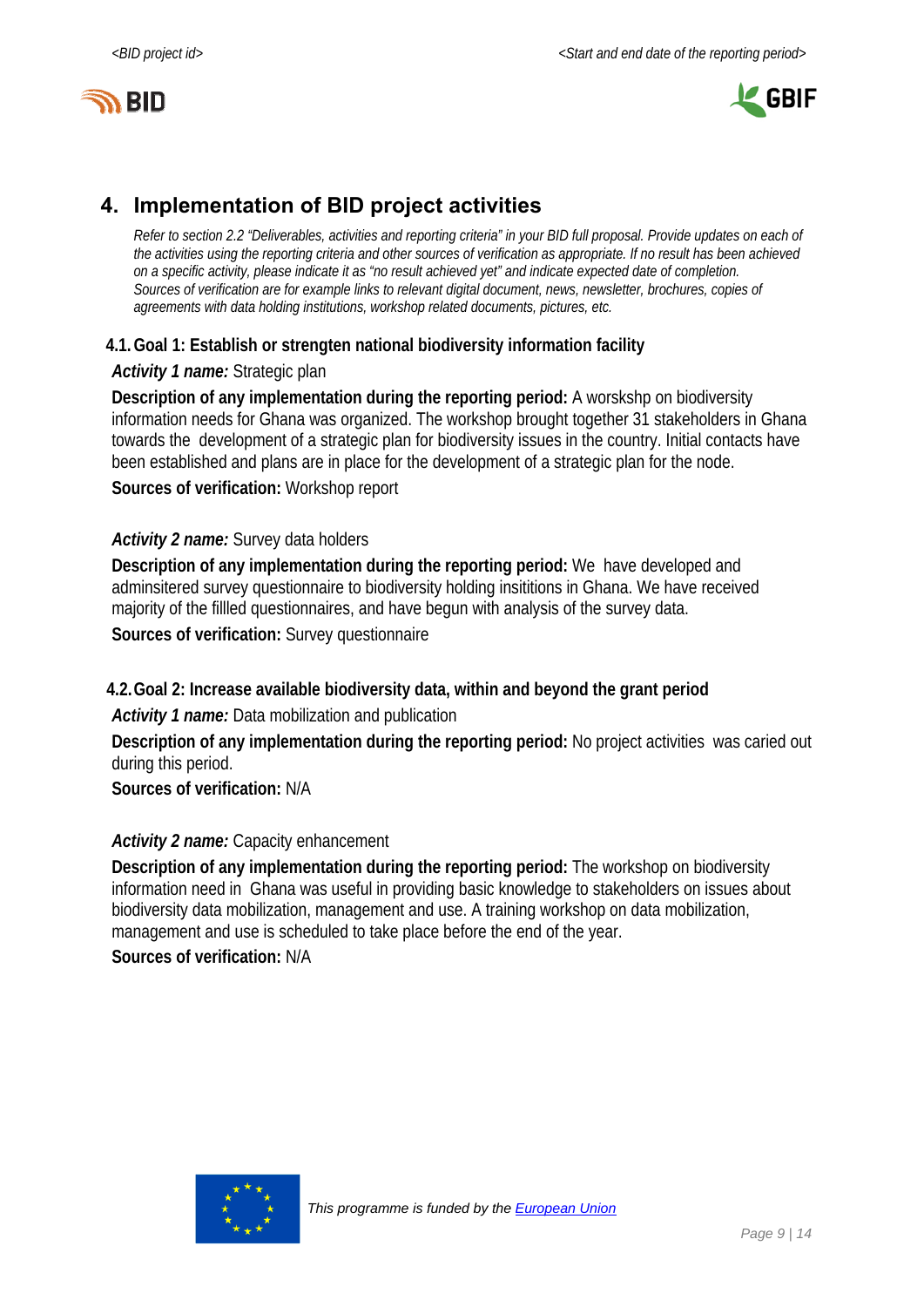



### **4.3.Goal 3: Apply biodversity data in response to naional priorities**

*Activity 1 name:* Data use needs

**Description of any implementation during the reporting period:** A workshop on biodiversity information needs and data-holding institutions in Ghana has been organized. The data is being analysed for a deeper understanding of the data use and requirements for Ghana.

**Sources of verification:** Questionnaire

*Activity 2 name:* Use cases

**Description of any implementation during the reporting period:** No project activities were planned during this period.

**Sources of verification:** N/A

*Activity 3 name:* Dissemination workshop

**Description of any implementation during the reporting period:** No project activities were planned during this period.

**Sources of verification:** N/A

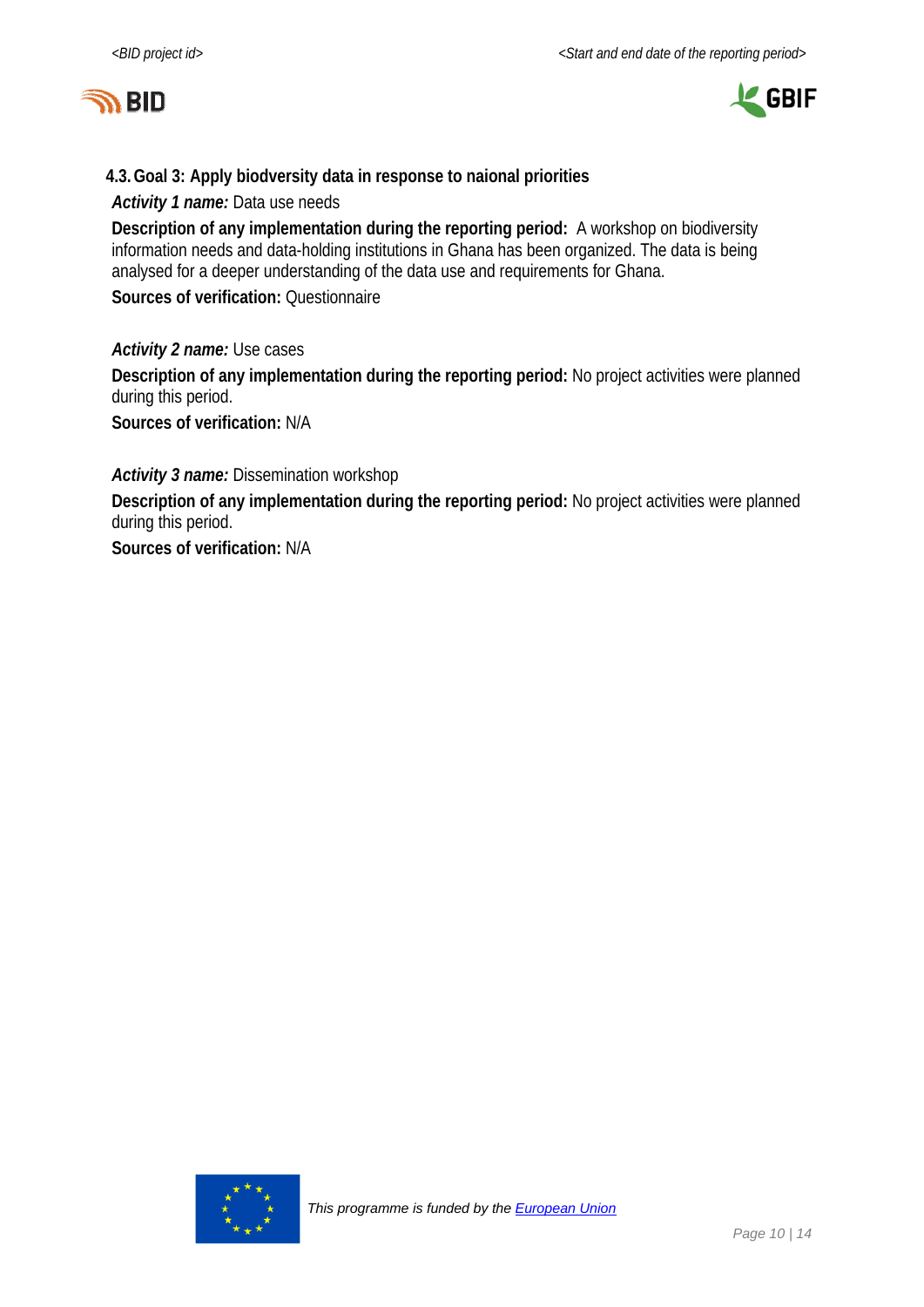



# **5. Updated calendar for the BID project implementation and evaluation period**

*The calendar should be completed in the same way as in the Full Project Proposal, but should include any expected changes. Provide reasons for any expected changes in section 5.1 'Explanatory Notes'.* 

| Implementation period (maximum 24 months, starting 1 June 2016 at the earliest) |  |                |                |                |                 |                 |                |              |   |         |   |          |         |             |   |              |                                                                              |   |              |        |        |        |          |                                                                             |
|---------------------------------------------------------------------------------|--|----------------|----------------|----------------|-----------------|-----------------|----------------|--------------|---|---------|---|----------|---------|-------------|---|--------------|------------------------------------------------------------------------------|---|--------------|--------|--------|--------|----------|-----------------------------------------------------------------------------|
| Implementation period start date and end date (31st<br>June/2018)               |  |                |                |                |                 |                 |                |              |   |         |   |          |         |             |   |              |                                                                              |   |              |        |        |        |          |                                                                             |
| <b>Activity</b>                                                                 |  | $\overline{2}$ | 3 <sup>1</sup> | 4 <sup>7</sup> | $5\phantom{.0}$ | $6\overline{6}$ | $\overline{7}$ | 8            |   |         |   |          |         |             |   |              | 9   10   11   12   13   14   15   16   17   18   19   20   21   22   23   24 |   |              |        |        |        |          | <b>Notes</b>                                                                |
| BID Capacity Enhancement workshop 1                                             |  |                | Χ              | Χ              |                 |                 |                |              |   |         |   |          |         |             |   |              |                                                                              |   |              |        |        |        |          |                                                                             |
| 6-month progress analysis                                                       |  |                |                |                |                 | X               |                |              |   |         |   |          |         |             |   |              |                                                                              |   |              |        |        |        |          |                                                                             |
| Mid-term evaluation & reporting                                                 |  |                |                |                |                 |                 |                |              |   |         | X | $\times$ |         |             |   |              |                                                                              |   |              |        |        |        |          |                                                                             |
| Survey of data holders                                                          |  | $X$ $X$        | $\chi$         | $\sf X$        | $\times$        | $\chi$          | X              | $\mathsf{X}$ | X | $\sf X$ | X | $\sf X$  | $\chi$  |             |   |              |                                                                              |   |              |        |        |        |          |                                                                             |
| Data use needs                                                                  |  |                |                |                |                 |                 | X              | $\sf X$      | X | $\chi$  | X | $\sf X$  | $\sf X$ |             |   |              |                                                                              |   |              |        |        |        |          |                                                                             |
| Project training                                                                |  |                |                |                |                 |                 |                |              |   |         |   |          | $\sf X$ | $\mathsf X$ | Χ |              |                                                                              |   |              |        |        |        |          | The period for training has been<br>changed                                 |
| Data mobilization and publication                                               |  |                |                |                |                 |                 |                |              |   |         |   |          |         |             | χ | $\mathsf{X}$ | $X$ $X$                                                                      | X | $\mathsf{X}$ | $\chi$ |        |        |          | Data mobilization activity has<br>been changed due to delay in<br>training. |
| Uses cases                                                                      |  |                |                |                |                 |                 |                |              |   |         |   |          |         |             |   |              |                                                                              | X | $\chi$       | $\chi$ |        |        |          |                                                                             |
| Strategic plan                                                                  |  |                |                |                |                 |                 |                |              |   |         |   |          |         |             |   |              |                                                                              |   |              | X      | $\chi$ | $\chi$ |          |                                                                             |
| Dissemination workshop                                                          |  |                |                |                |                 |                 |                |              |   |         |   |          |         |             |   |              |                                                                              |   |              |        |        | X      | $\times$ |                                                                             |

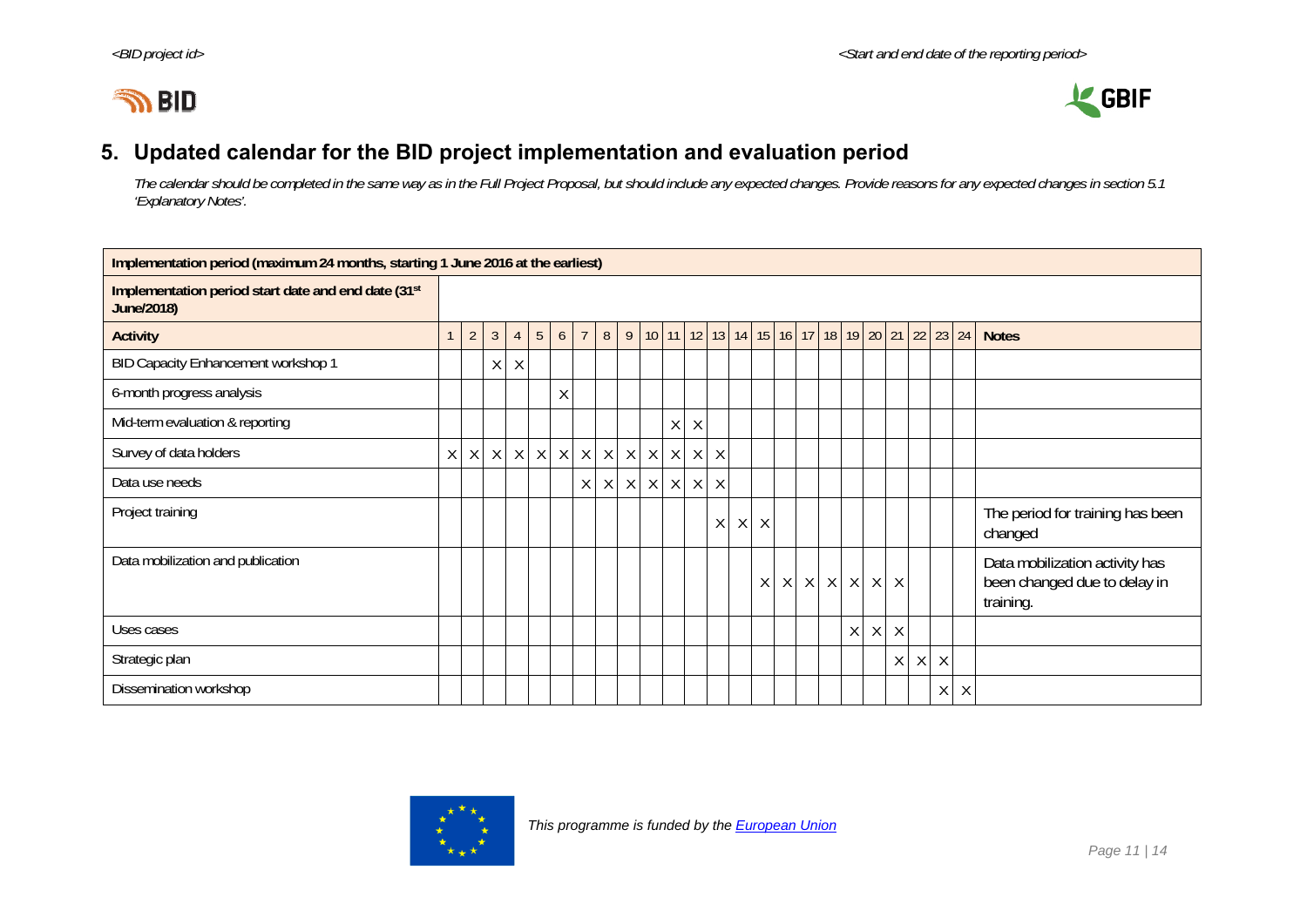



| Evaluation period (maximum 6 months, ending 31 December 2018 at the latest) |   |                |                |   |                  |   |         |  |  |  |  |
|-----------------------------------------------------------------------------|---|----------------|----------------|---|------------------|---|---------|--|--|--|--|
| Evaluation period start date and end date (1st July,<br>2018)               |   |                |                |   |                  |   |         |  |  |  |  |
| <b>Activity</b>                                                             |   | $\overline{2}$ | 3 <sup>3</sup> |   | $4 \overline{5}$ |   | 6 Notes |  |  |  |  |
| Final financial and narrative reporting                                     |   | Χ              | $\sf X$        |   |                  |   |         |  |  |  |  |
| Survey of data holders                                                      | χ |                |                |   |                  |   |         |  |  |  |  |
| Data use needs                                                              | χ |                |                |   |                  |   |         |  |  |  |  |
| Project training                                                            |   |                |                | Χ |                  |   |         |  |  |  |  |
| Data mobilization and publication                                           |   |                |                | Χ |                  |   |         |  |  |  |  |
| Uses cases                                                                  |   |                |                |   | X                |   |         |  |  |  |  |
| Strategic plan                                                              |   |                |                |   | χ                |   |         |  |  |  |  |
| Dissemination workshop                                                      |   |                |                |   |                  | X |         |  |  |  |  |

**5.1.Explanatory notes:** 

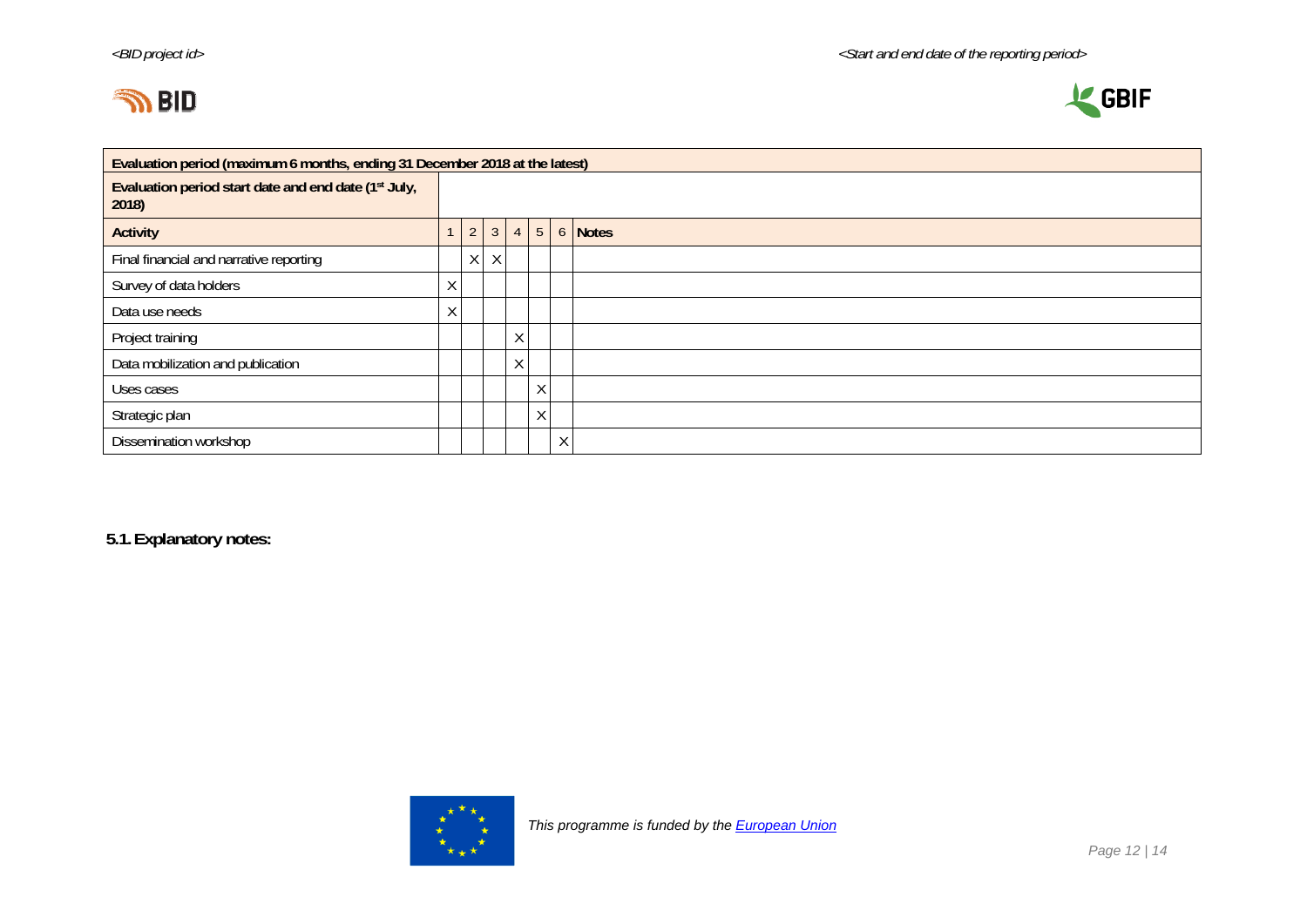



# **6. Beneficiaries/affiliated entities and other cooperation**

#### **6.1.Relationship with project partners**

There is a very cordial relationship between the project coordinating team and project partners. We have had a project meeting and all partners were very supportive and pledged to provide full support in the implementation of project activities.

#### **6.2.Links to other projects and actions**

We have not developed any formal links with other project or initiatives at this stage. However, there are links project activities to my JRS funded project on Mobilization of primary biodiversity data on West African plants" particularly with regard to data capture and publications.

We see synergies between the current project and newly selected project on medicinal plants in Ghana. The synergies will be fully explored to enhance the outcomes of both project funded under the BID program.

### **7. Visibility**

#### **7.1.Visibility of the BID project**

At this stage, we have described the objectives of the project and expected outcomes in the survey questionnaire sent to holders / users of biodiversity information in Ghana. These partners included government ministries, research institutions, universities and non-governmental organizations (NGOs) in the country. A briefing on the project was published on University of Ghana website following from the workshop on biodiversity information needs in Ghana.

**Sources of verification** 

Survey questionnaire

#### **7.2.Visibility of the EU contribution**

We have included on our survey questionnaire that the project is part of the GBIF-BID project with funds from the European Union. We acknowledged the source of funding for the project at the workshop on biodiversity information needs for Ghana.

**Sources of verification**  Survey questionnaire